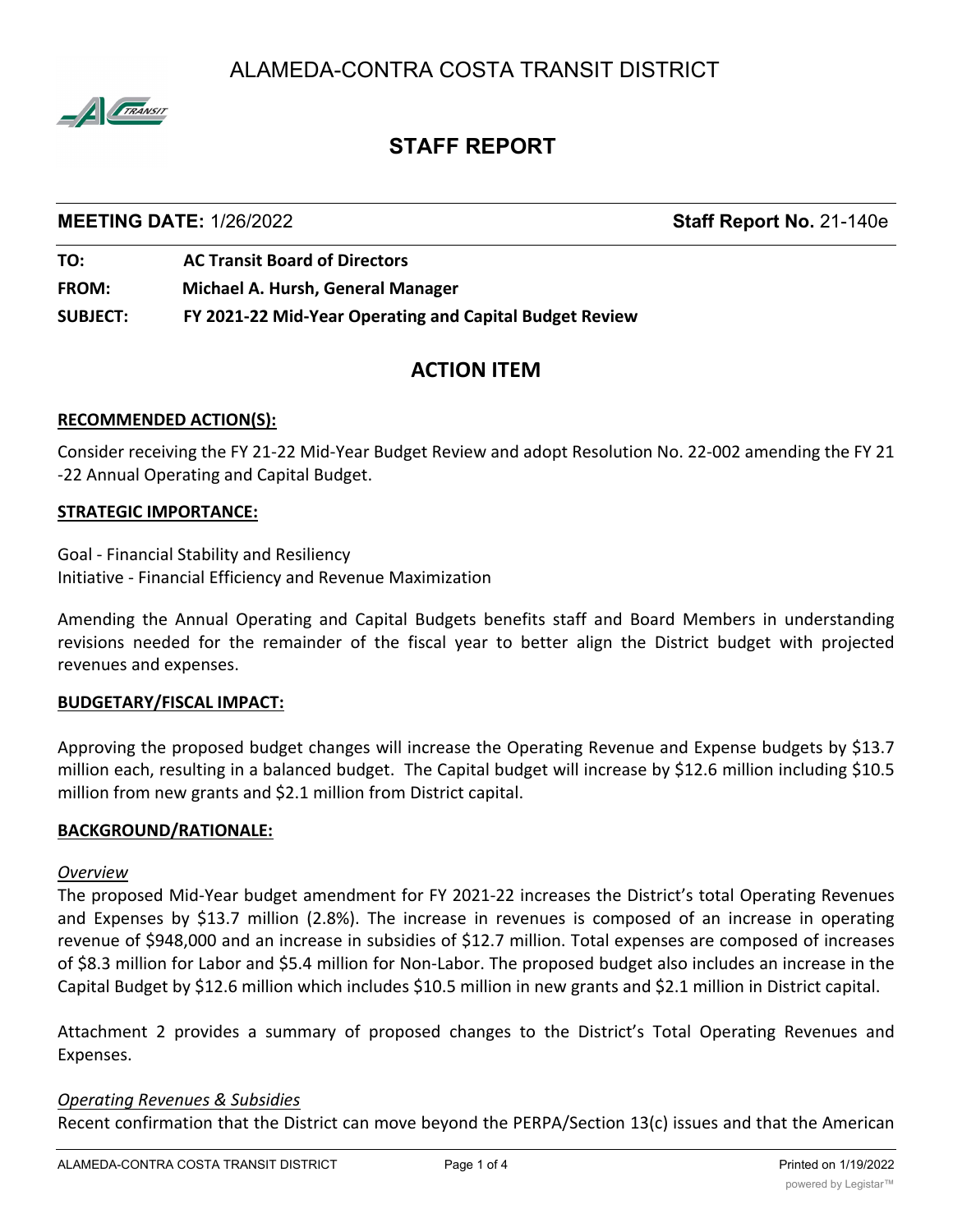### **MEETING DATE:** 1/26/2022 **Staff Report No.** 21-140e

Rescue Plan (ARP) Act funding will be distributed has allowed the District to add revenue of \$13.7 million to the Mid-Year Budget.

The following revenue budget adjustments are proposed:

- · An increase of \$948,000 to Operating Revenues due to increased Easy Pass revenues.
- An increase of \$2.6 million in Property & Parcel Tax revenues due to higher than anticipated property sales.
- An increase of \$10.1 million in Other Federal, State, & Local revenues, of which \$5.0 million is added from the American Rescue Plan Act (ARP). The remaining \$5.1 million represents adjustments to subsidy estimates based on updated MTC allocation instructions.

### *Operating Expenses*

Expense increases amounting to more than \$13.7 million are possible, in large part, due to updated revenue projections.

The largest increases include \$5 million to accommodate the cost of appreciation pay, \$1.7 million in fuel to account for the rise in fuel costs, and \$1.4 million in previously approved retroactive pay. \$1.0 million was added to cover the cost for COVID-related paid absences. Another \$1.0 million was needed to cover estimated pass-through costs for Tempo maintenance incurred by agreements with local jurisdictions.

The proposed Mid-Year expense increases include four new positions and six position changes (conversions and changes). These position changes will increase the labor budget by \$403,000, pro-rated for the remainder of FY 2021-22.

Staff proposes expense budget adjustments in the following areas:

### Labor budget adjustments (\$8.3 million):

- Increase of \$2.1 million in Salaries & Wages, of which \$1.4 million is to cover cost of previously approved retroactive pay for AFSCME, ATU, and Unrepresented employees. Retroactive pay includes Board-approved and contractually binding pay increases for FY 2020-21 that have been paid out in FY 2021-22.
- · Increase of \$6.2 million in Fringe Benefits, of which \$1.0 million is needed for anticipated shortfall in COVID-related paid leave and \$5.0 million has been added to account for appreciation pay.
- · Increase in Overtime expenses for Salaried, Clerical and Maintenance (\$295,000, \$123,500, and \$70,000 respectively) due to workforce shortages and increased need.

### Non-Labor budget adjustments (\$5.4 million):

- Increase of \$2.9 million in Services, of which \$1.7 million is to cover anticipated pass-through costs incurred by local jurisdictions related to Tempo maintenance agreements as well as costs associated with Tempo-related fiber optic markings and repair. Other significant expenses include \$400,000 for temperature checking temporary staff and related equipment. An additional \$250,000 was added to extend the bus shelter contract to the end of the year while a new contract is finalized.
- · Increase of \$1.9 million in Fuel & Lubricants to account for the increase cost of fuel. Diesel and hydrogen fuel prices have increased, and supply has been constrained in global production markets.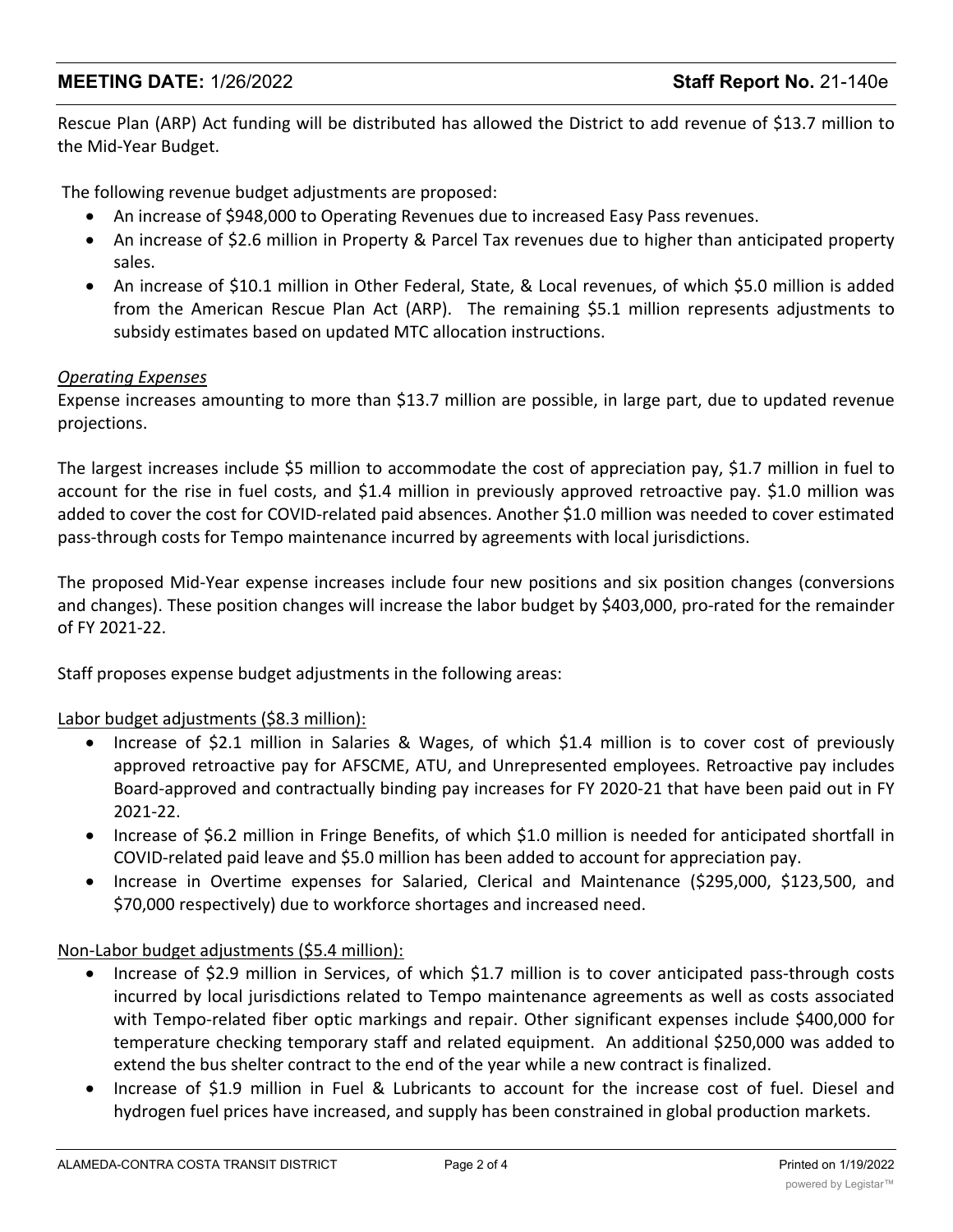### **MEETING DATE:** 1/26/2022 **Staff Report No.** 21-140e

- · Increase of \$586,000 in Other Materials & Supplies, primarily to cover expenses for updating meeting spaces to accommodate social distancing in the workplace and technology upgrades.
- · Decrease of \$369,000 in ADA Consortium/Other Purchased Transportation due to changes in costs associated with moving the ADA office location.
- · Increase of \$389,933 in Other due to the payment of catchup invoices for the Bus Storage Facility (BSF).

### Proposed Position Additions and Changes

Attachment 3 lists four new positions proposed for the board's review to be added to the District's authorized headcount. There are also six changes to existing positions. The additions and changes are intended to meet shifting needs of critical District operations that were not identified during prior budgeting efforts.

### *Capital Budget*

Year-to-Date District Capital spending is \$4.5 million, or 6% of the approved FY 2021-22 capital budget. This is typical for the first half of the year, with several projects beginning new phases. Project implementation has also slowed down due to pandemic conditions.

The FY 2021-22 Capital Budget contains \$89.3 million in total spending made up of \$80.0 million in grant funds, \$9.3 million in District Capital. The net changes to the mid-year budget include adding \$10.5 million in new grants and \$2.1 million in District capital.

Staff is proposing to add two new projects to the FY 2021-22 Capital Budget - the Division 4 Hydrogen Station Upgrade project and Division 6 Security Enhancements Phase 2. The District won a \$4.6 million grant from the California Energy Commission this year to upgrade the hydrogen fueling station at Division 4. Staff anticipates winning another grant to be able to complete the project for a total of approximately \$9.0 million. The first phase of the Division 6 Security Enhancements project ended in the FY 2020-21 and a second phase is now required to complete the project.

In addition to the two new projects, the Bus Operator Security Shields project was advanced and therefore requires a significant amount of District funds to be able to complete it in a shorter time frame. The additional District funds are savings from previous bus purchase projects.

The Capital Budget is shown in Attachment 4.

### **ADVANTAGES/DISADVANTAGES:**

This report is being provided to inform the Board of the financial activities of the first six months of the fiscal year, and to provide a revised budget for the remainder of FY 2021-22. The advantage of the mid-year budget changes is to better align the budget to projected revenues and expenses.

### **ALTERNATIVES ANALYSIS:**

There are no practical alternatives to the recommendations presented in this report.

### **PRIOR RELEVANT BOARD ACTION/POLICIES:**

SR 21-140 FY 2021-22 Budget Goals and Objectives